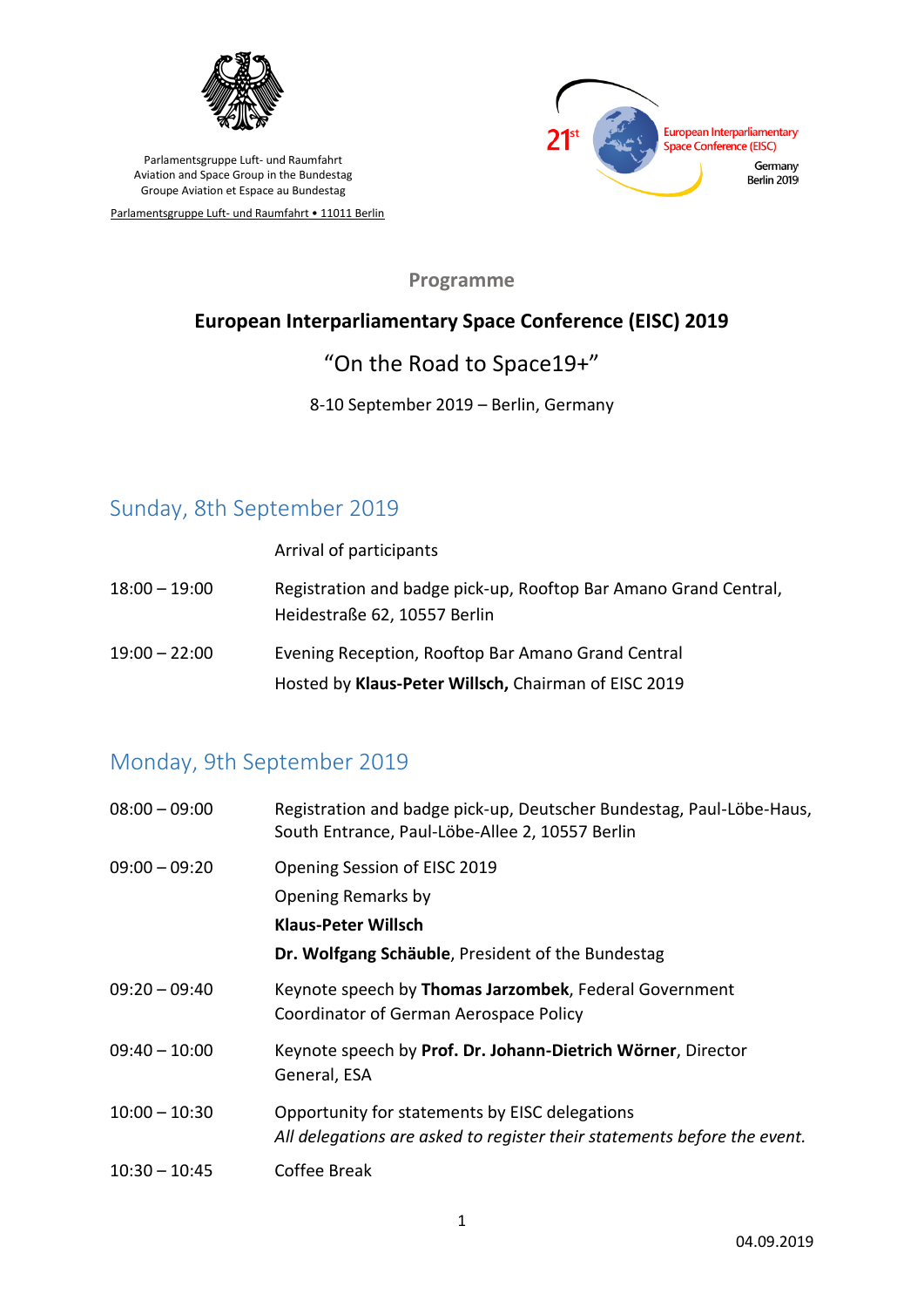

Parlamentsgruppe Luft- und Raumfahrt • 11011 Berlin



Session I: Safety and Security

| $10:45 - 11:00$ | Keynote speech by Thomas Silberhorn, Parliamentary State Secretary<br>at the Federal Ministry of Defence: Military Aspects on Space Security |
|-----------------|----------------------------------------------------------------------------------------------------------------------------------------------|
| $11:00 - 12:00$ | Discussion: Space Weather, Asteroids and Space debris - Strategies<br>and Technologies for Tackling Hazards in Space                         |
|                 | Moderator: Ulrich Bobinger                                                                                                                   |
|                 | Dr. Rolf Densing, Director of Operations and Head of ESOC, ESA                                                                               |
|                 | Prof. Dr. Hansjörg Dittus, Member of the Executive Board for Space<br>Research and Technology, DLR                                           |
|                 | Colonel (GS) Marc Worch, Commander DEU, Space Situational<br>Awareness Center (GSSAC)                                                        |
| $12:00 - 13:00$ | Session II: Cutting-Edge Technology and the Independent Access to<br>Space – Cornerstones for Europe's Autonomy in a Changing World<br>Order |
|                 | Moderator: Ulrich Bobinger                                                                                                                   |
|                 | Daniel Neuenschwander, Director of Space Transportation, ESA                                                                                 |
|                 | Christian Hauglie-Hanssen, Director General, Norsk Romsenter                                                                                 |
|                 | Prof. Dr. Dr. Michael Lauster, Director, Fraunhofer Institute for<br><b>Technological Trend Analysis INT</b>                                 |
|                 | Pierre Godart, CFO, ArianeGroup and Managing Director, ArianeGroup<br><b>GmbH</b>                                                            |
| 13:00           | Group photo                                                                                                                                  |
| $13:15 - 14:00$ | Lunch                                                                                                                                        |
| $14:00 - 15:15$ | Session III: A New Era of Exploration - To the Moon and beyond                                                                               |
|                 | Keynote speech by Dr. Thomas Reiter, Interagency Coordinator and<br>Advisor to the Director General, ESA                                     |
|                 | Discussion:                                                                                                                                  |
|                 | Moderator: Ulrich Bobinger                                                                                                                   |
|                 | Dr. Walther Pelzer, Member of the Executive Board and Head of the<br><b>DLR Space Administration, DLR</b>                                    |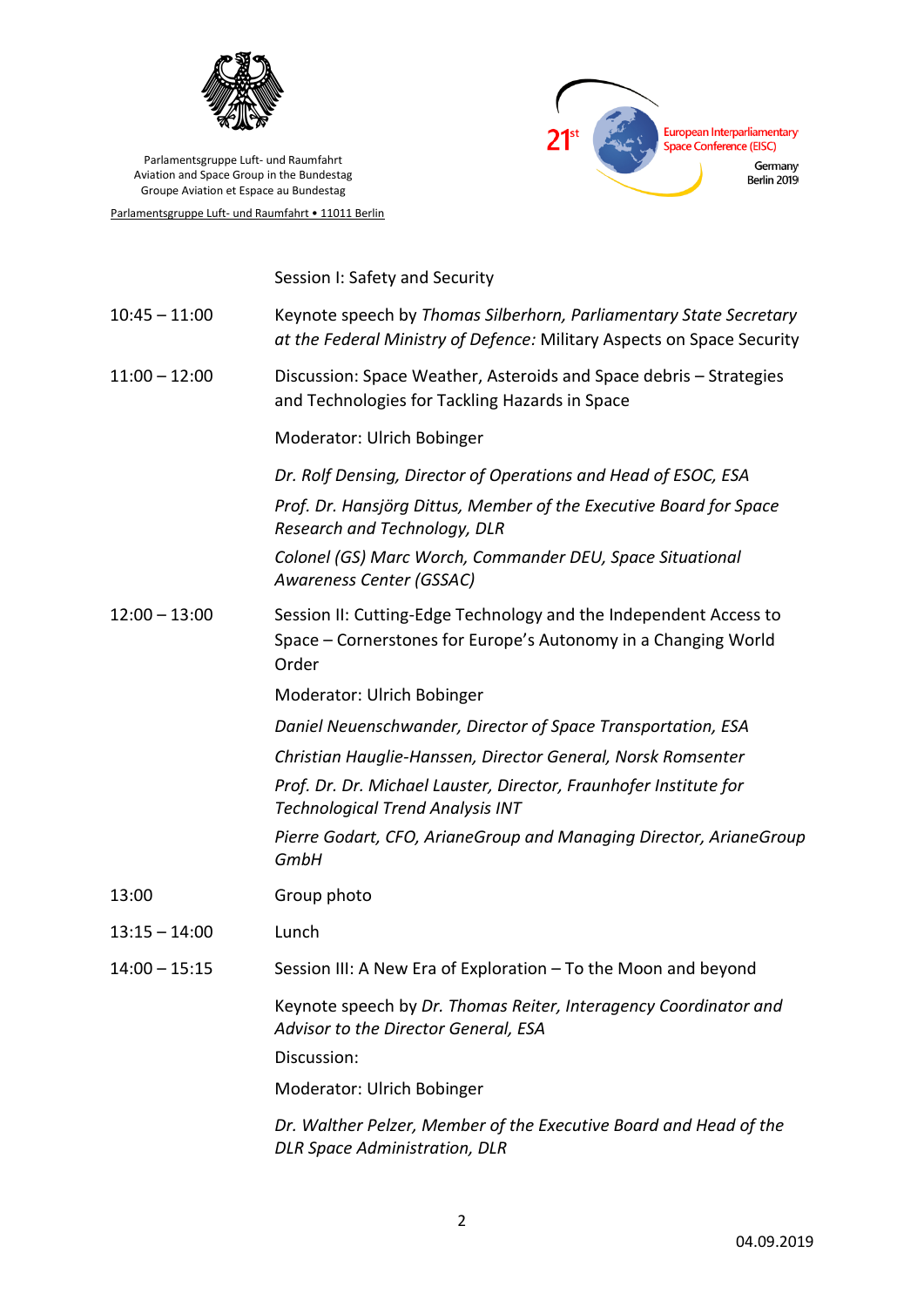



Parlamentsgruppe Luft- und Raumfahrt • 11011 Berlin

|                 | Dr. Thomas Reiter, Interagency Coordinator and Advisor to the Director<br>General, ESA                                                                            |
|-----------------|-------------------------------------------------------------------------------------------------------------------------------------------------------------------|
|                 | Timothy Tawney, Europe Representative, NASA                                                                                                                       |
|                 | Dr. Matthias Maurer MBA, Astronaut, ESA                                                                                                                           |
|                 | Andreas Hammer, Head of Spacecraft Equipment & Country Executive<br>for Space Germany, Airbus                                                                     |
| $15:15 - 15:35$ | Coffee Break                                                                                                                                                      |
| $15:35 - 16:50$ | Session IV: Enhancing European Leadership - The Next Generations of<br>Galileo and Copernicus and the Role of Small Satellites in Space<br>Applications           |
|                 | Moderator: Ulrich Bobinger                                                                                                                                        |
|                 | Alain Ratier, Director-General, EUMETSAT                                                                                                                          |
|                 | Prof. Dr. Sabine Klinkner, Chair for Satellite Technology and Deputy<br>director of the Institute of Space Systems, University of Stuttgart                       |
|                 | Matthias Petschke, Director EU Satellite Navigation Programmes<br>(Galileo & EGNOS), European Commission                                                          |
|                 | Marco Fuchs, CEO, OHB SE                                                                                                                                          |
|                 | Robbie Schingler, Co-founder and CSO, Planet                                                                                                                      |
| $16:50 - 17:20$ | ESA-EISC Space for Sustainability Presentation and Award Ceremony                                                                                                 |
| $17:20 - 17:30$ | Closing remarks by Klaus-Peter Willsch                                                                                                                            |
| $17:30 - 19:00$ | <b>Break</b>                                                                                                                                                      |
| $19:00 - 22:00$ | Parliamentary Evening hosted by DLR and BDLI, Deutsche<br>Parlamentarische Gesellschaft, Friedrich-Ebert-Platz 2, 10117 Berlin -<br>Entrance: Dorotheenstraße 100 |

# Tuesday, 10th September 2019

09:00 – 11:00 Closed Session (for EISC Full Members only) with adoption of the Resolution and introduction of the 2020 Presidency of Norway, Hessische Landesvertretung, In den Ministergärten 5, 10117 Berlin

Agenda: